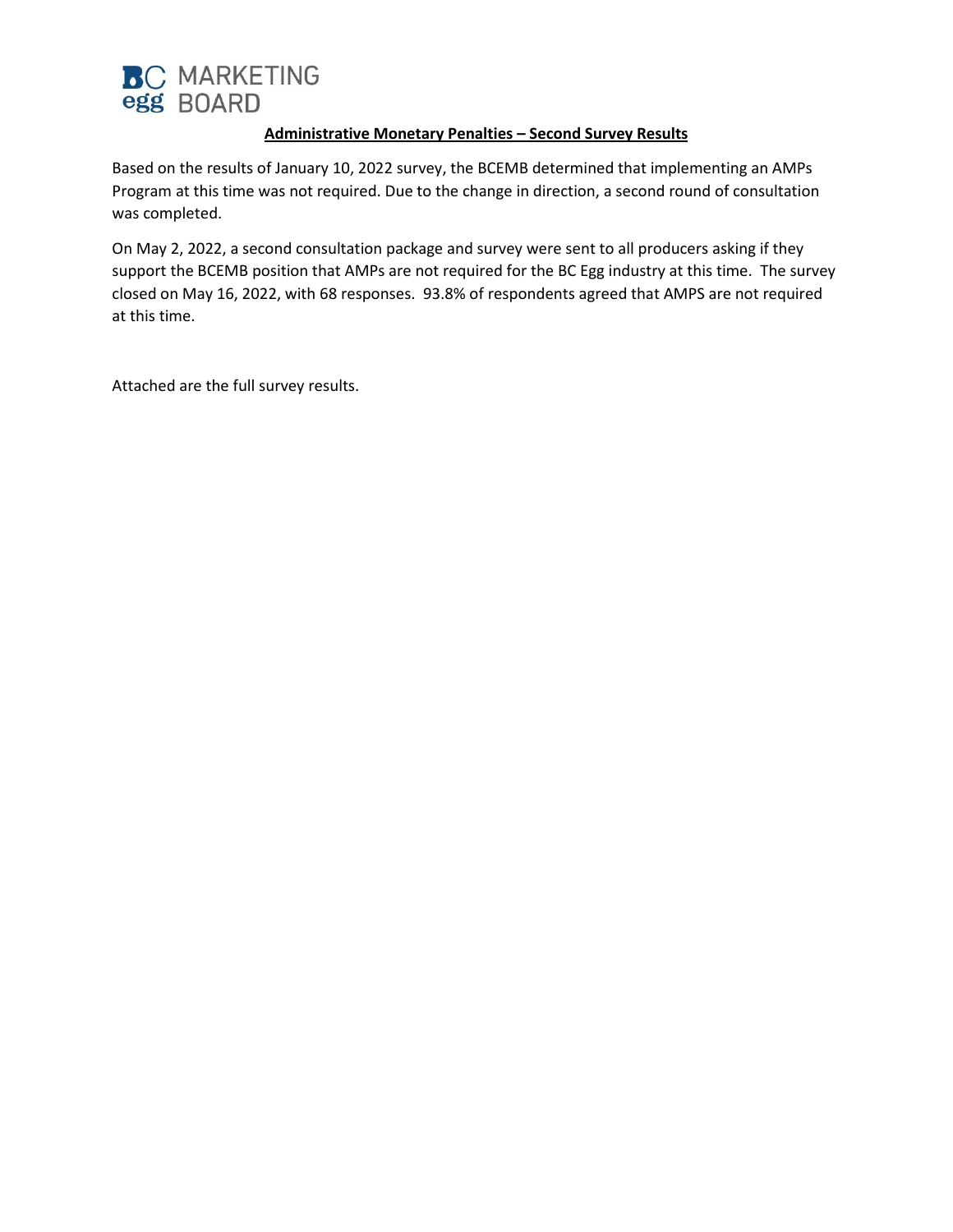## Report for AMP May Consultation

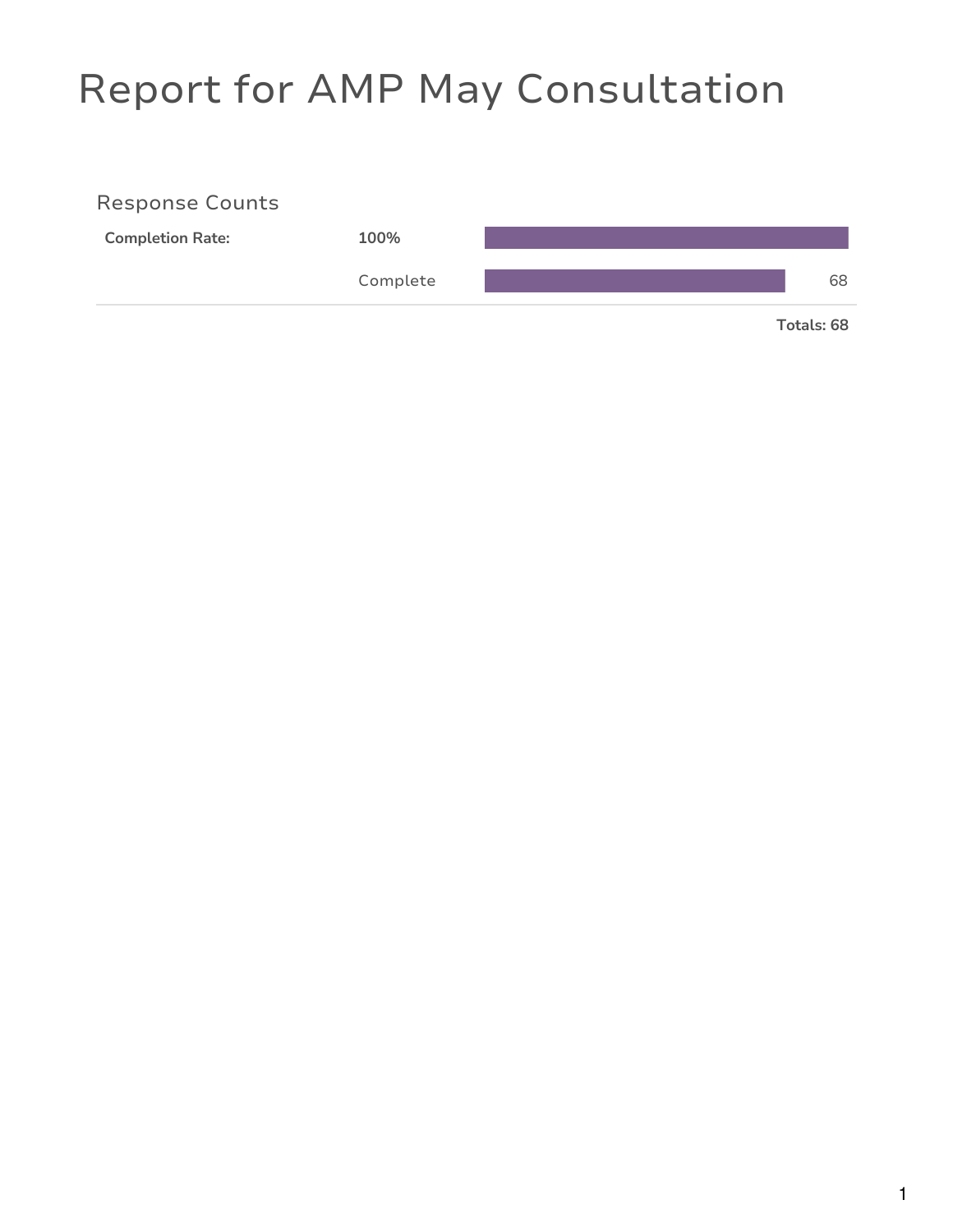1. Do you support the BCEMB position that AMPs are not required for the BC Egg industry at this time?

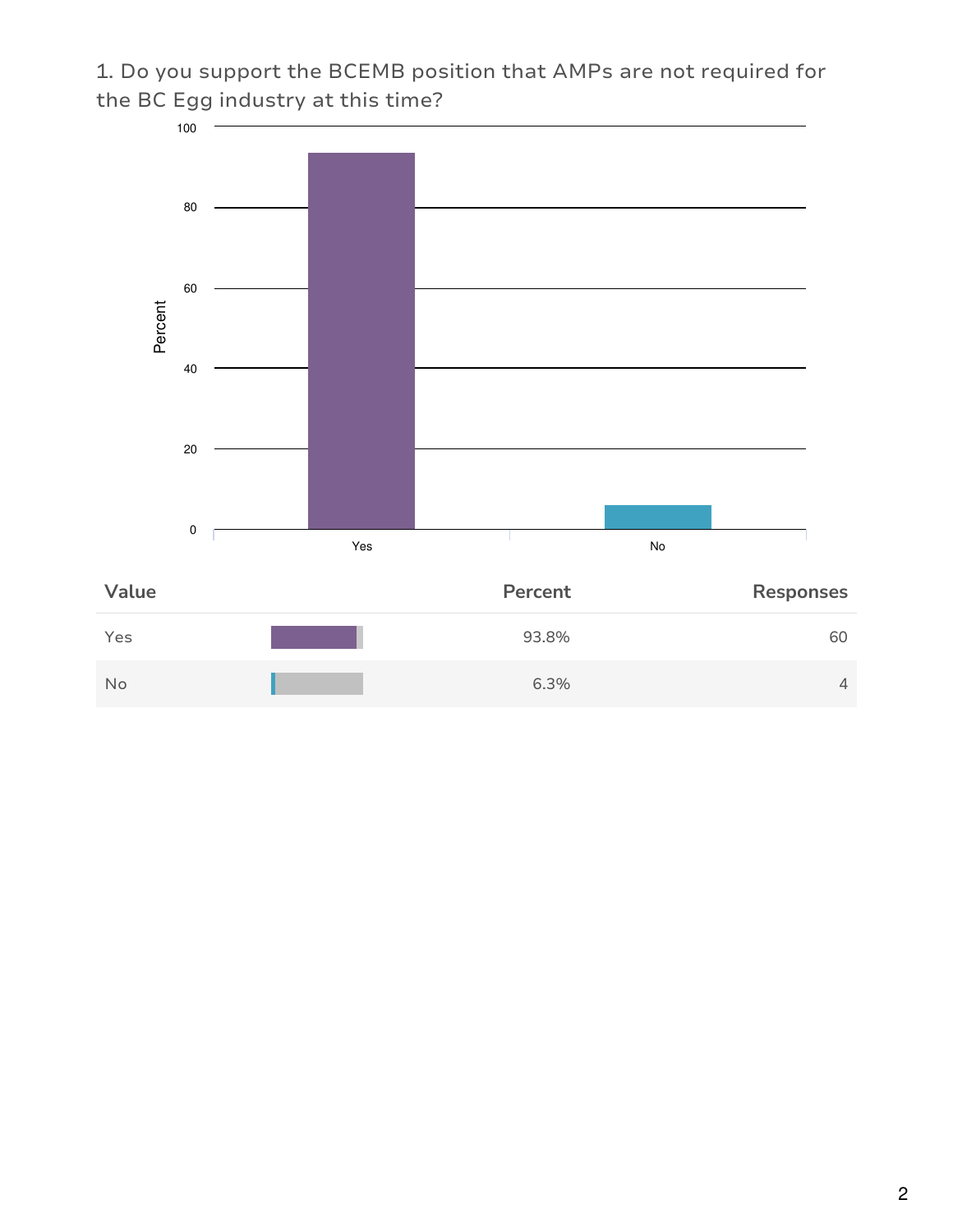2. Please provide any additional comments.